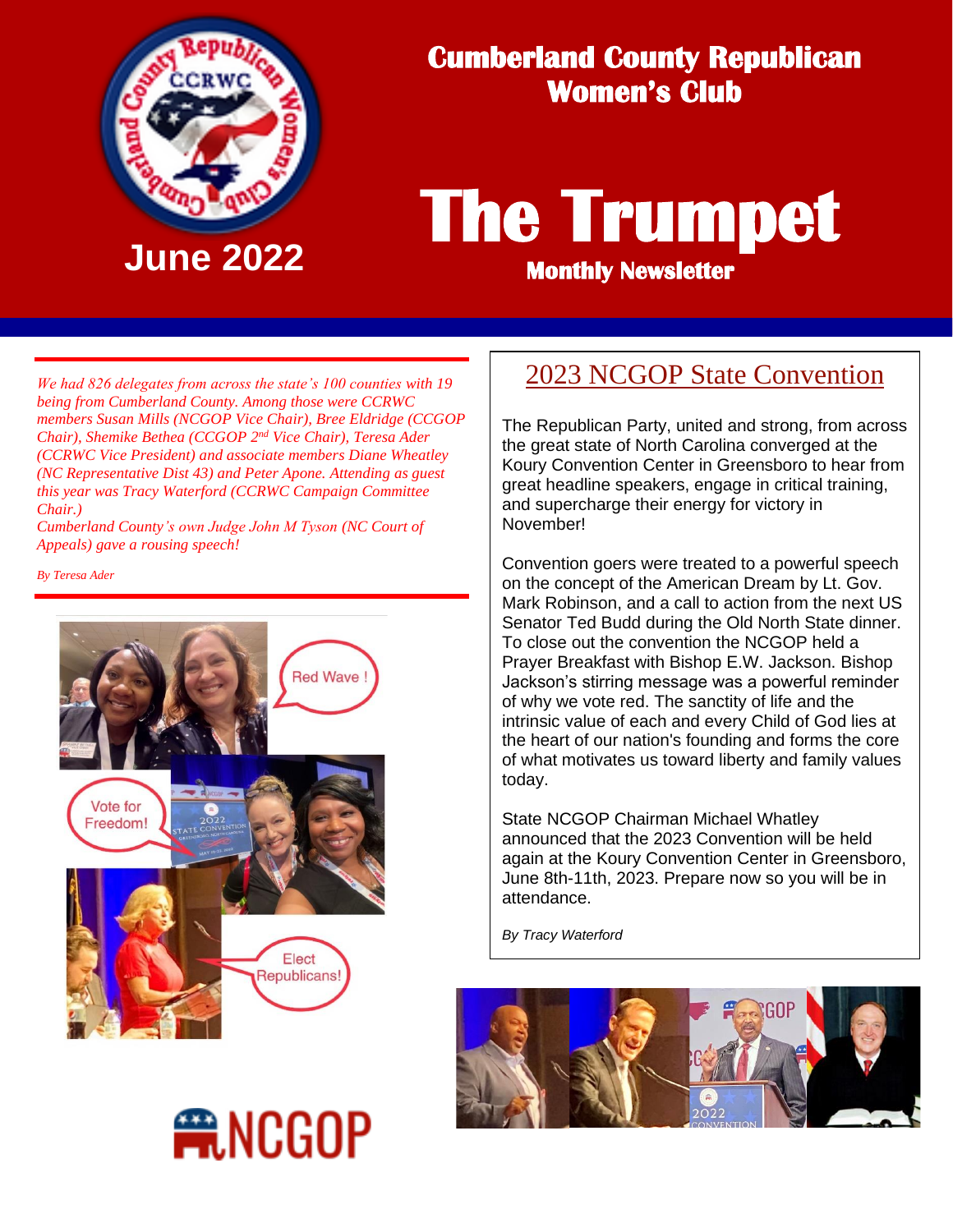# Juneteenth Celebration –

Do you know that Juneteenth is a Republican Celebration? Without the Sacrifices that were put in place by President Abraham Lincoln, Juneteenth would never be. To commemorate, there will be several celebrations. One will be held in Charlotte. Come celebrate the epiphany of Juneteenth and honor the timeless struggle for liberty with Dr. Ben Carson, N.C. Lt. Gov. Mark Robinson, and Civil Rights icon Clarence Henderson at Freedom House Church in Charlotte on June 20th!

**\_\_\_\_\_\_\_\_\_\_\_\_\_\_\_\_\_\_\_\_\_\_\_\_\_\_\_\_\_**

The fight for individual liberty never really ends. Juneteenth marks a pivotal realization of freedom as a nation and a people struggled toward a more perfect union. The Mecklenburg Black Republican Club is proud to welcome leaders like Dr. Carson, Lt. Gov. Robinson, and Mr. Henderson to honor the legacy of Juneteenth and to reinvigorate an appreciation for the moral ideal of God-given rights we continue to strive toward.



<https://www.eventbrite.com/e/juneteenth-freedom-> celebrationtickets-352038044267 .

It will be held on Monday, June 20, 2022 at Freedom House Church, Charlotte, NC.

*By Tracy Waterford*

# *--CCRWC Spring 2022 Book Drive--*

Thanks to all who supported our Book Donation Project!! Special thanks to Nina Pulver, Education/Literacy Committee Chair, who conceived the project and secured a grant for the books, and partnered with our club to provide new books to two Cumberland County elementary schools!



*Visit our website:* **CCRWC-nc.org** *Follow us on Facebook:*  **Cumberland County Republican Women's Club**